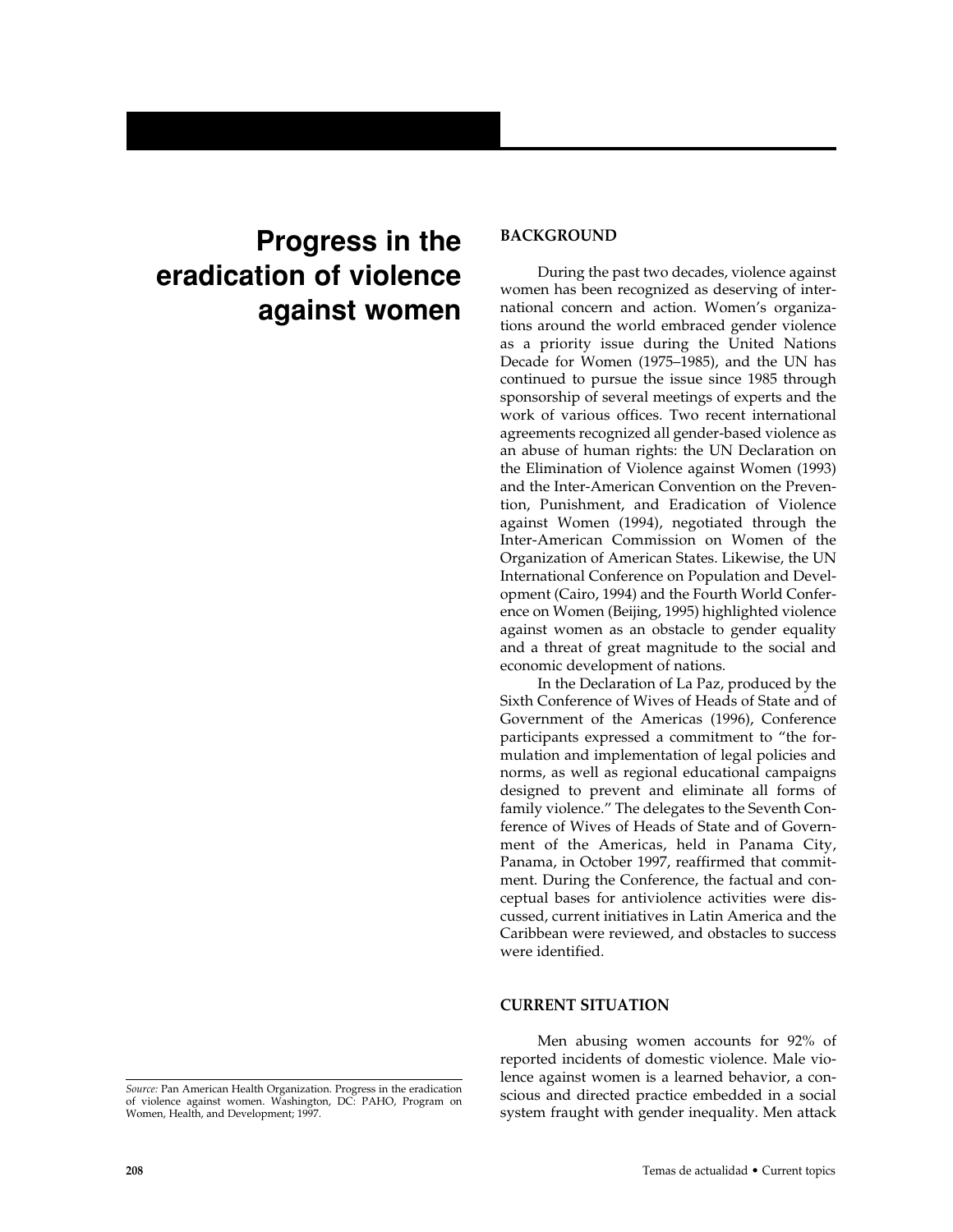women because they feel they have the right to intimidate and control them.

Because violence against women has such deep roots, efforts to prevent incidents and assist victims can succeed only by involving many actors in the public and private sectors. The Pan American Health Organization has accordingly recognized violence against women as a priority public health issue, and, since 1994, has mobilized over US\$ 7 million for the prevention of gender abuse in the Americas. Most Latin American and Caribbean countries have undertaken both national and community-level activities. The former include promotion of legal norms and policies that strengthen the institutional capacity to respond to violence against women. The latter include creation of community networks—of local legal and health workers, police and judges, churches, women's groups, NGOs, and others—which meet regularly to plan coordinated responses to the problem. The countries are also increasing their efforts to train human resources so that women who seek help and guidance from public institutions are treated humanely. Additionally, many countries try to enlist the media in efforts to modify norms of acceptance of male superiority and violence against women, and groups are being formed to help men deal with aggression.

Specifically, Argentina, Bolivia, Chile, El Salvador, Guatemala, Honduras, and Panama have recently enacted national legislation to control domestic violence. In Chile, the number of reported incidents soared following implementation of the law, to more than 50 000 in 1996. Moreover, 73% of female complainants stated that their home situation subsequently improved, and 39% of this latter group felt that their relationships with their partners improved. Bolivia is currently conducting nationwide public discussions aimed at specifying enforcement and penalty regulations related to its 1995 law. Brazil has two laws on domestic violence pending in the legislature, as well as three bills addressing sexual harassment.

The governments of Brazil, Paraguay, Trinidad and Tobago, El Salvador, and Belize have commissioned bodies to develop national plans to eradicate domestic violence. In Brazil, the National Council on Women's Rights is spearheading initiatives for a series of integrated centers for women at risk and lobbying the federal government to support state and municipal initiatives. The Ministry of Women in Paraguay has formed an interinstitutional group which includes NGOs as well as government agencies, and is operationalizing a National Plan for Equal Opportunities for Women. In Trinidad and Tobago, the National Domestic Violence Unit has set up a hotline for victims and is in the process of fostering community initiatives

including a male counseling and resource center. The Unit is also instituting periodic review of the effectiveness of the Domestic Violence Act.

Bolivia, Honduras, Nicaragua, and Peru now have organizations and self-help groups dedicated to preventing family violence and supporting battered women. Bolivia has established a network of Family Assistance Police Stations which assist prosecution of cases of violence against women. Honduras now has 12 Family Bureaus. In Nicaragua, a network of Women's Commissariats is engaged in developing an integrated model of prevention and treatment.

Costa Rica has conducted three annual campaigns "For a Life Without Violence." This government is also training staff in key institutions to address gender-based violence. Bolivia is piloting educational reforms that include incorporation of gender perspectives in school textbooks. A similar educational effort, but at the graduate professional level, has been proposed in Panama.

In Argentina, the Executive Authority approved Decree 2385/93 recognizing World for Non-Violence Against Women Day and denouncing sexual harassment in public administration. Strong advocacy has kept the issue of violence against women at the forefront of public awareness as a social and political problem since the 1980s. The Argentine Department of Community Care, through a pilot project supported by the Inter-American Development Bank and PAHO, is attempting to develop strategic guidelines for a model of comprehensive care and prevention coordinated through appropriate institutions.

The deep imprinting of gender attitudes and behaviors over the course of millennia is the most powerful obstacle to eradicating violence against women. Structural impediments also exist. In some countries, women must obtain certificates from a medical examiner or forensic physician before they can gain access to the courts, as reports issued by other health professionals are not considered legally valid. Such stipulations are counterproductive because women may find it too difficult to reach, talk to, and pay these officials.

Nevertheless, some outstanding successes can be reported. In one municipality, a deputy prefect was well known to batter his wife. For a long time, the community turned a blind eye, considering him just one batterer among many. Recently, however, a group succeeded in opening a communal dialogue about gender, violence, and human rights. The community's tolerance for domestic violence plummeted. They soon concluded that it was inappropriate to have a wife beater in a leadership position, and successfully removed the deputy prefect from office. The heartening moral of the story is the